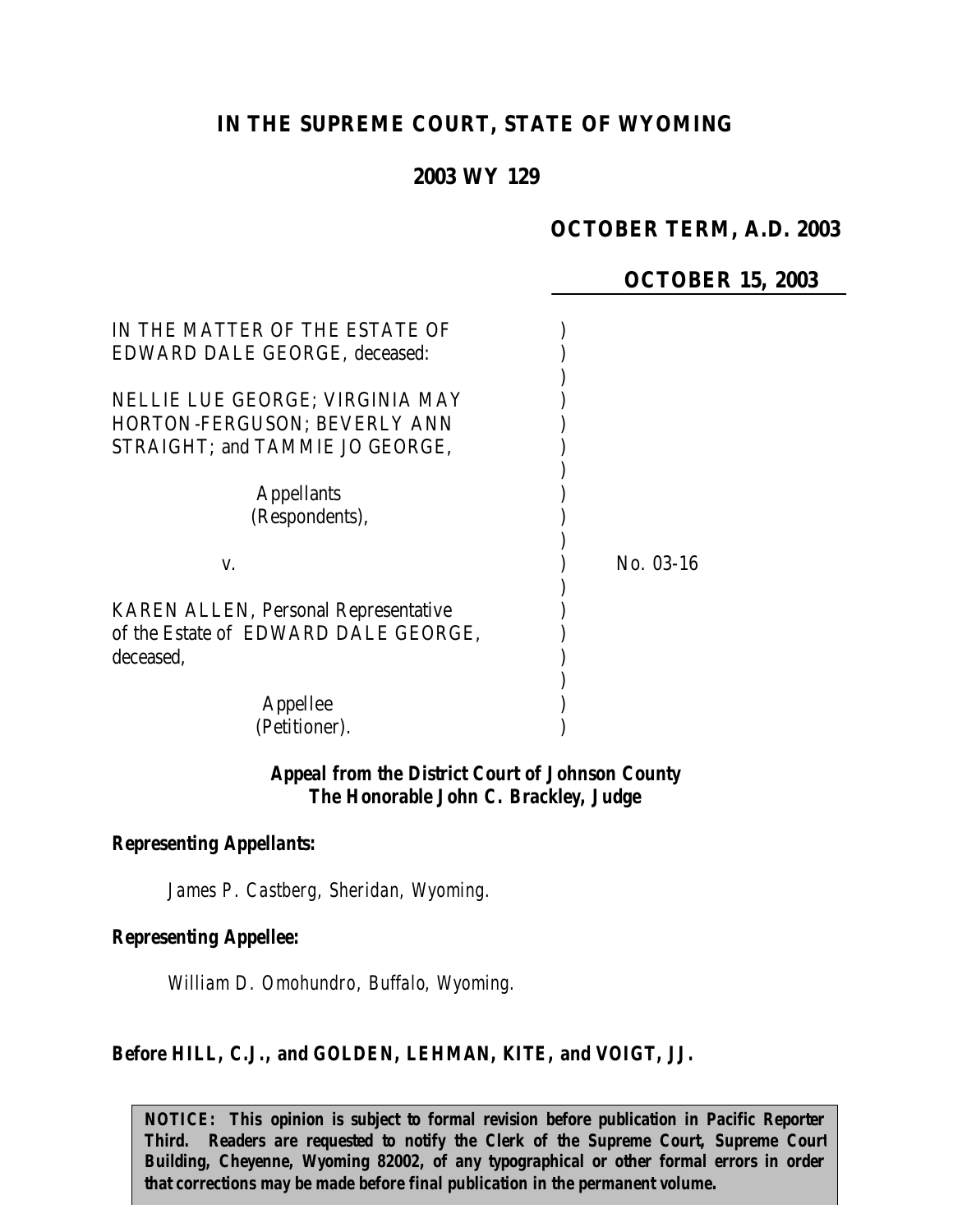# **VOIGT, Justice.**

[¶1] In 2001, the appellee, Karen Allen (Allen), replaced Beverly Ann Straight (Straight) as personal representative of the Estate of Edward Dale George (the decedent). Shortly thereafter, Allen petitioned the district court to sell the decedent's undivided  $1/10<sup>th</sup>$  interest in real property located in Sheridan County. The appellants objected to Allen's petition. Following a hearing, the district court authorized Allen to sell the decedent's interest in the subject property. The appellants appeal from that decision. They argue that the district court should have reached the opposite conclusion based on their factual assertions and that the district court lacked jurisdiction. We affirm.

# *ISSUES*

[¶2] The appellants present the following issues for our review:

1. Did the district court commit an error in granting appellee's petition to sell real property over the objection of appellants, and prior to appellees collecting all of the assets of the estate and prior to a determination of the unpaid debts and fees due the personal representative and attorney for the estate?

2. Did the district court lack jurisdiction in this matter in that the decedent was a resident of Sheridan County, Wyoming, at the time of his death, died in Sheridan County, Wyoming, and all of the real estate, or interest therein, owned by the decedent at the time of his death, was located in Sheridan County, Wyoming?

# *FACTS*

[¶3] Edward Dale George died intestate April 17, 2000. On May 9, 2000, Straight, the decedent's sister, filed a verified Petition to Administer Estate in the District Court for Johnson County of the Fourth Judicial District. In that petition, Straight identified the decedent's potential heirs as his six sisters (including the appellants), two brothers, and three nieces, and alleged that the decedent died in Johnson County and was a resident of Johnson County at the time of his death. Based on the information contained in the petition, the district court (sitting in probate) found as follows: (a) the decedent died in Johnson County and owned real and personal property in Johnson County and Sheridan County at the time of his death; (b) the district court had jurisdiction in the matter; and (c) the decedent's "resident status" was such that venue was proper in Johnson County. The district court appointed Straight to act as personal representative of the decedent's estate, issued her letters of administration, and ordered that she post a \$25,000.00 bond.

[¶4] Subsequent filings and pleadings contain conflicting information regarding where the decedent resided at the time of his death. A death certificate filed July 26, 2000, states that the decedent died in Sheridan County, and was a resident of Sheridan County at the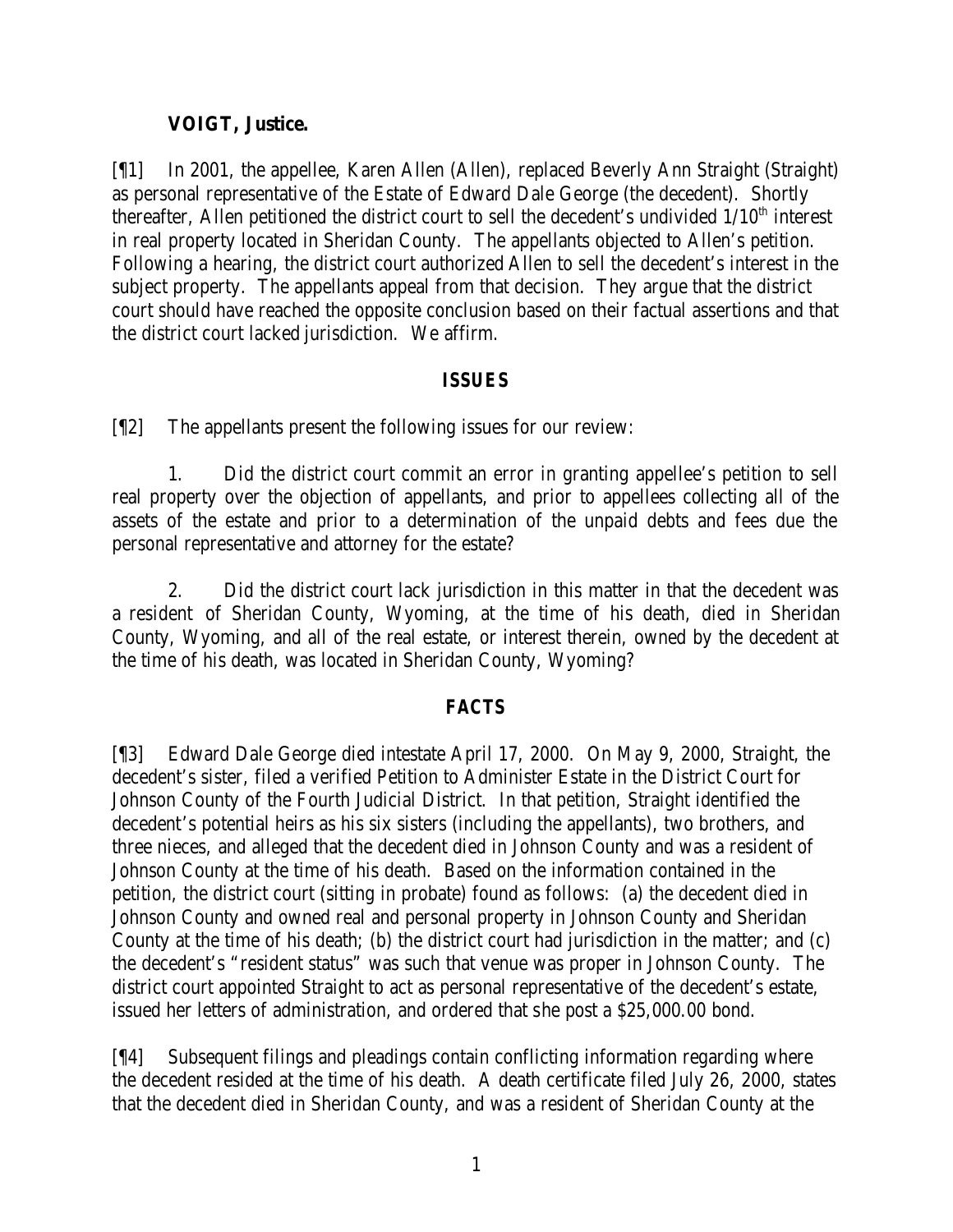time of his death. In October 2000, Straight, as personal representative (at that time, counsel for the appellee represented Straight), petitioned the district court to sell some of the decedent's real and personal property not at issue in the instant appeal. Straight averred in that petition that the decedent was a resident of Sheridan County at the time of his death. In February 2001, Straight filed a verified report detailing the sale of this property, wherein she stated that the decedent was a resident of Johnson County at the time of his death. In the resulting order approving these transactions, the district court again found that the decedent was a resident of Johnson County at the time of his death.

[¶5] In September 2001, Karen Allen, a potential creditor of the decedent's estate, petitioned the district court to remove Straight as the estate's personal representative. The petition stated that the decedent died in Sheridan County and was a resident of Sheridan County at the time of his death. It further alleged that Straight failed to act in the estate's "best interests" with respect to the estate's assets.<sup>1</sup> Straight did not appear at a hearing set to consider the petition's merits. The district court subsequently removed Straight as the estate's personal representative, and appointed Allen to assume that position, accompanied by letters of administration. On November 5, 2002, Allen petitioned the district court to order Straight to show cause for the alleged misappropriation of estate assets and to order the company that posted Straight's bond to reimburse the estate in an amount required to make the estate "whole." The district court issued Straight an order to appear and show cause.

[ $[$ 6] Allen had previously listed the decedent's undivided  $1/10<sup>th</sup>$  interest in certain real property located in Sheridan County in an Amendment to Estate Inventory. On November 5, 2002, Allen separately also petitioned the district court to allow her to sell the decedent's undivided  $1/10<sup>th</sup>$  interest in the subject real property because the "estate currently has insufficient funds to pay costs of administration and the creditors claims that have been accepted" and that it was "in the best interest of this estate and for the benefit of the estate's creditors" that the property be sold. She attached an appraisal to the petition indicating that the value of the decedent's interest in the property was \$2,448.00, and that Allen had entered an agreement to sell the decedent's interest for \$16,000.00. In an unverified responsive pleading objecting to Allen's petition, the appellants claimed the following:

1. The subject real property is "the family home," and is "sacred and hallowed" property because the decedent's brother's ashes were scattered on the property in 2001;

 1 Allen later alleged that Straight used estate assets for inappropriate or unidentified expenditures, misappropriated estate assets, and failed to account for estate assets.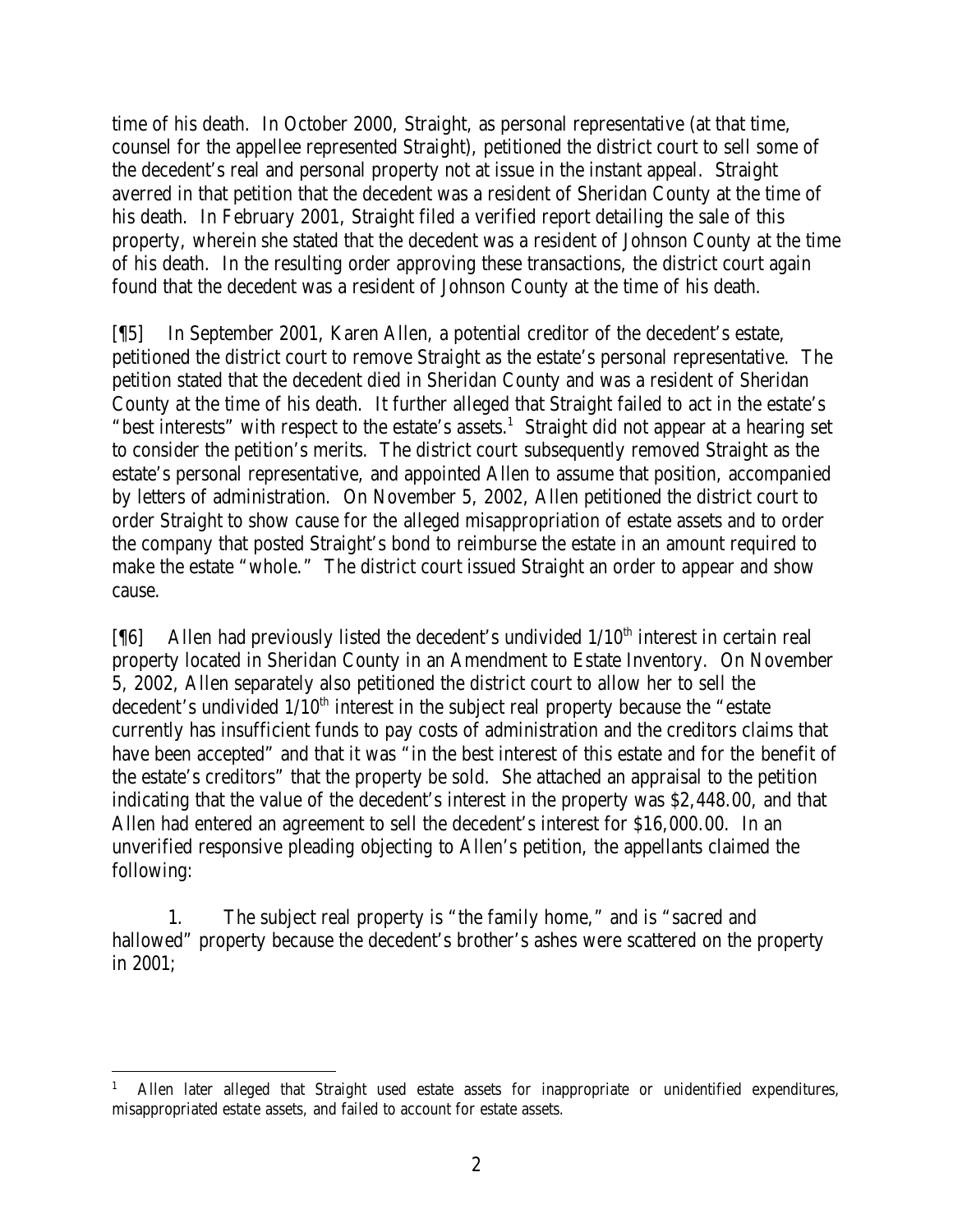2. Allen's accounting included assets that Allen stated she could not locate, but the appellants "believe[d]" that the assets could be located with "due diligence";  $\frac{2}{3}$ 

3. It "may not be necessary" for the estate to sell the decedent's interest in the subject property due to Allen's request that the company that posted Straight's personal representative bond reimburse the estate; and

4. The district court lacked "jurisdiction in this matter" because the decedent was a resident of Sheridan County when he died, his death occurred in Sheridan County, and the subject property is located in Sheridan County.

[¶7] The district court held a hearing December 17, 2002, on Allen's petition to sell the decedent's interest in the subject property, during which hearing the district court heard testimony from Allen and three other witnesses.<sup>3</sup> Based on that testimony and accompanying evidentiary exhibits, the district court made the following findings in its Order Authorizing Sale of Real Property filed December 24, 2002:

1. At that time, the decedent's estate had at least \$21,786.00 "of obligations payable" by the estate, and had \$3,503.49 in the estate bank account;

2. Expenses and interest continued to accrue pursuant to these obligations;

3. The decedent's estate needed funds to pay the obligations and selling the decedent's interest in the subject property was in the "best interest of the Estate and its creditors;" and

4. The district court had "jurisdiction in this matter."

Accordingly, the district court authorized Allen to sell the decedent's interest in the property for \$16,000.00 pursuant to the referenced agreement. The appellants filed a Notice of Appeal regarding the Order Authorizing Sale of Real Property on December 30, 2002.

<sup>&</sup>lt;sup>2</sup> The appellants also stated that Allen had failed to account for three horses in Allen's possession "which she may or may not have sold." Allen later supplemented her accounting with information regarding the three horses, as well as other horses. Allen's supplementation seems to have resolved this issue.

<sup>&</sup>lt;sup>3</sup> The exhibits received at the hearing indicate that these three witnesses testified regarding horses they purchased during Straight's tenure as the estate's personal representative. This testimony does not appear to be at issue in the instant appeal.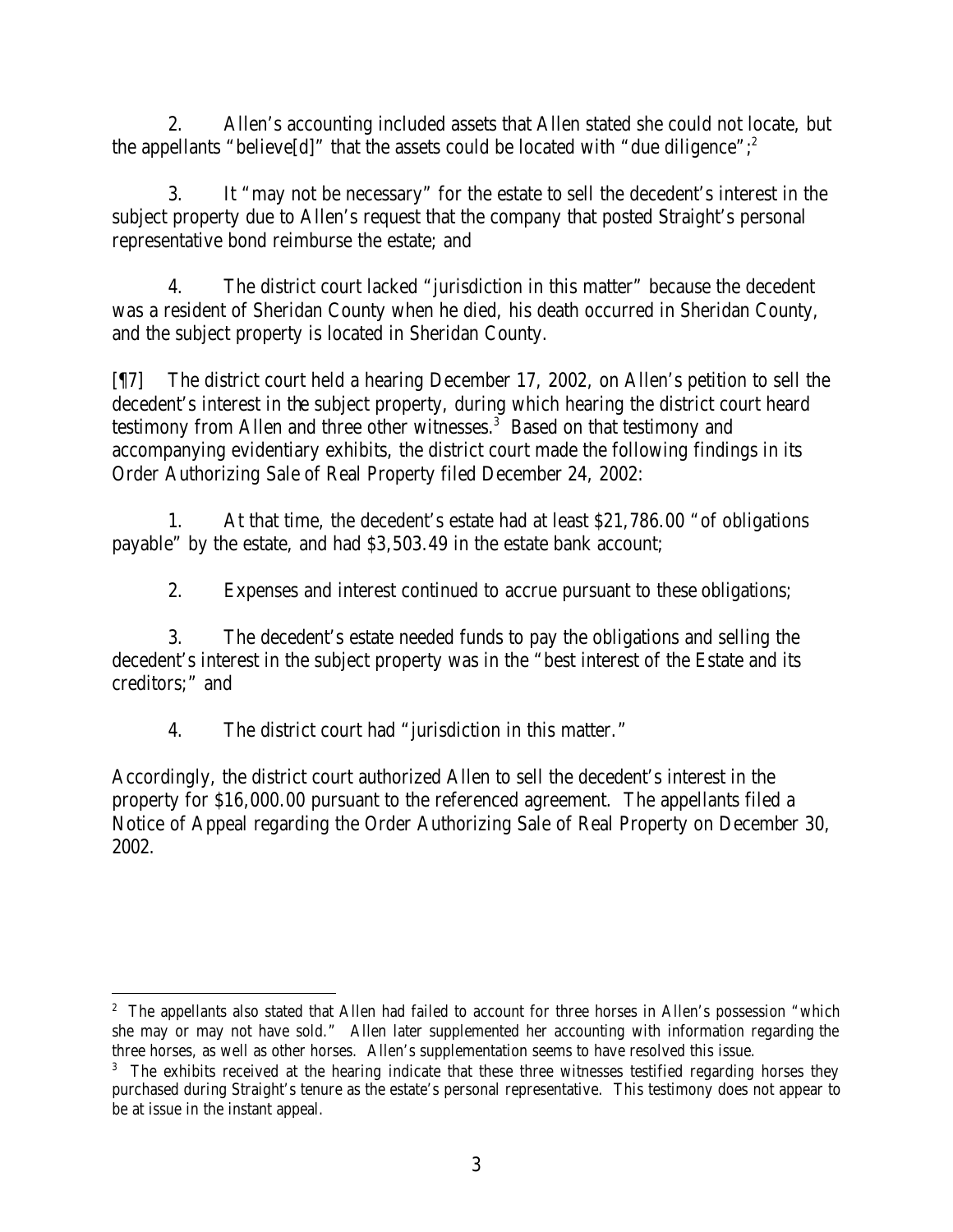### *DISCUSSION*

# **ORDER AUTHORIZING ALLEN TO SELL THE DECEDENT'S INTEREST IN REAL PROPERTY**

[¶8] The appellants contend that the district court erred in authorizing Allen to sell the decedent's interest in the subject property. They assert that the property has "intrinsic value" to them in that it is the family home and a sibling's ashes were dispersed on the property in accordance with the sibling's final wish. The appellants further argue that the district court's order "fails to take into consideration" that assets which Allen was unable to locate, "if" collected, "may well produce adequate funds" to satisfy the estate's obligations, and "fails to take into consideration" that on January 17, 2003, the district court ordered the company that posted Straight's personal representative bond to pay \$25,000.00 to the estate due to Straight's actions as the estate's personal representative.

[¶9] Wyo. Stat. Ann. § 2-7-612(a) (LexisNexis 2003) provides as follows:

. . .

Any real or personal property belonging to the decedent except exempt personal property and the homestead may be sold . . . by the personal representative for any of the following purposes:

> (i) The payment of debts and charges against the estate;

> (iii) Any other purpose in the best interests of the estate.

*See also* Wyo. Stat. Ann. § 2-7-614 (LexisNexis 2003) (whenever "it is for the best interests of the estate, real and personal property of the estate may be sold . . .."). "At the hearing and upon satisfactory proof the court may order the sale . . . of the property described or any part thereof at such price and upon such terms and conditions as the court may authorize." Wyo. Stat. Ann. § 2-7-615 (LexisNexis 2003).

[¶10] The use of the verb "may" generally indicates that the authority found in the statute is "to be exercised at the discretion of the court." *Hodgins v. State*, 1 P.3d 1259, 1261 (Wyo. 2000). *See generally Nimmo v. State*, 607 P.2d 344, 348 (Wyo. 1980). We have said that

> "'[j]udicial discretion is a composite of many things, among which are conclusions drawn from objective criteria; it means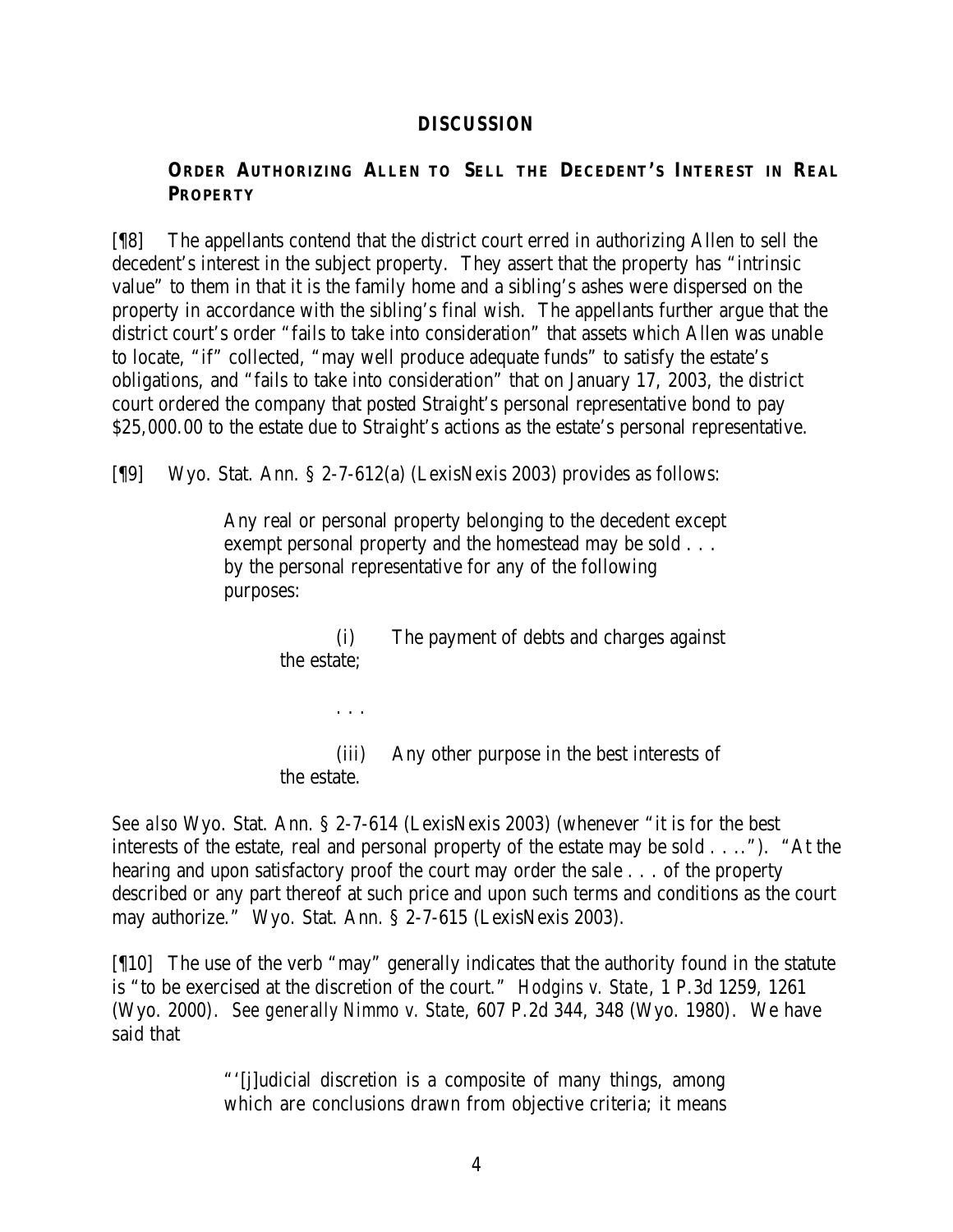a sound judgment exercised with regard to what is right under the circumstances and without doing so arbitrarily or capriciously.' . . . We must ask ourselves whether the district court could reasonably conclude as it did and whether any facet of its ruling was arbitrary or capricious."

*Young v. HAC, LLC*, 2001 WY 50, ¶ 6, 24 P.3d 1142, 1144 (Wyo. 2001) (*quoting Carlton v. Carlton*, 997 P.2d 1028, 1031 (Wyo. 2000) and *Vaughn v. State*, 962 P.2d 149, 151 (Wyo. 1998)).

[¶11] We note at the outset that the appellants have provided neither a transcript of the hearing on the referenced petition pursuant to W.R.A.P. 3.02 nor a statement of the evidence pursuant to W.R.A.P. 3.03, and it does not appear that they requested special findings of fact and conclusions of law under W.R.C.P. 52(a).

> It is the appellant[s'] burden to bring a complete record to this Court. *Erhart v. Evans*, 2001 WY 79, ¶ 18, 30 P.3d 542, 547 (Wyo.2001); *Wood v. Wood*, 865 P.2d 616, 617 (Wyo.1993). Where a proper record is not provided, an appeal may be dismissed or review may be limited to those issues not requiring inspection of the record. *Stadtfeld v. Stadtfeld*, 920 P.2d 662, 664 (Wyo.1996) (*quoting Matter of Manning's Estate*, 646 P.2d 175, 176 (Wyo.1982)); *Wood*, 865 P.2d at 618.

*Smith v. Smith*, 2003 WY 87, ¶ 11, 72 P.3d 1158, 1161 (Wyo. 2003).

Without a sufficient record, we must

"accept the 'trial court's findings as being the only basis for deciding the issues which pertain to the evidence.' *Willowbrook Ranch, Inc. v. Nugget Exploration, Inc.*, 896 P.2d 769, 771 (Wyo.1995). 'In the absence of anything to refute them, we will sustain the trial court's findings, and we assume that the evidence presented was sufficient to support those findings.' 896 P.2d at 771-71."

*Williams v. Dietz*, 999 P.2d 642, 645 (Wyo. 2000) (*quoting Weiss v. Pedersen*, 933 P.2d 495, 498 (Wyo. 1997), *abrogated on other grounds by White v. Allen*, 2003 WY 39, 65 P.3d 395 (Wyo. 2003)).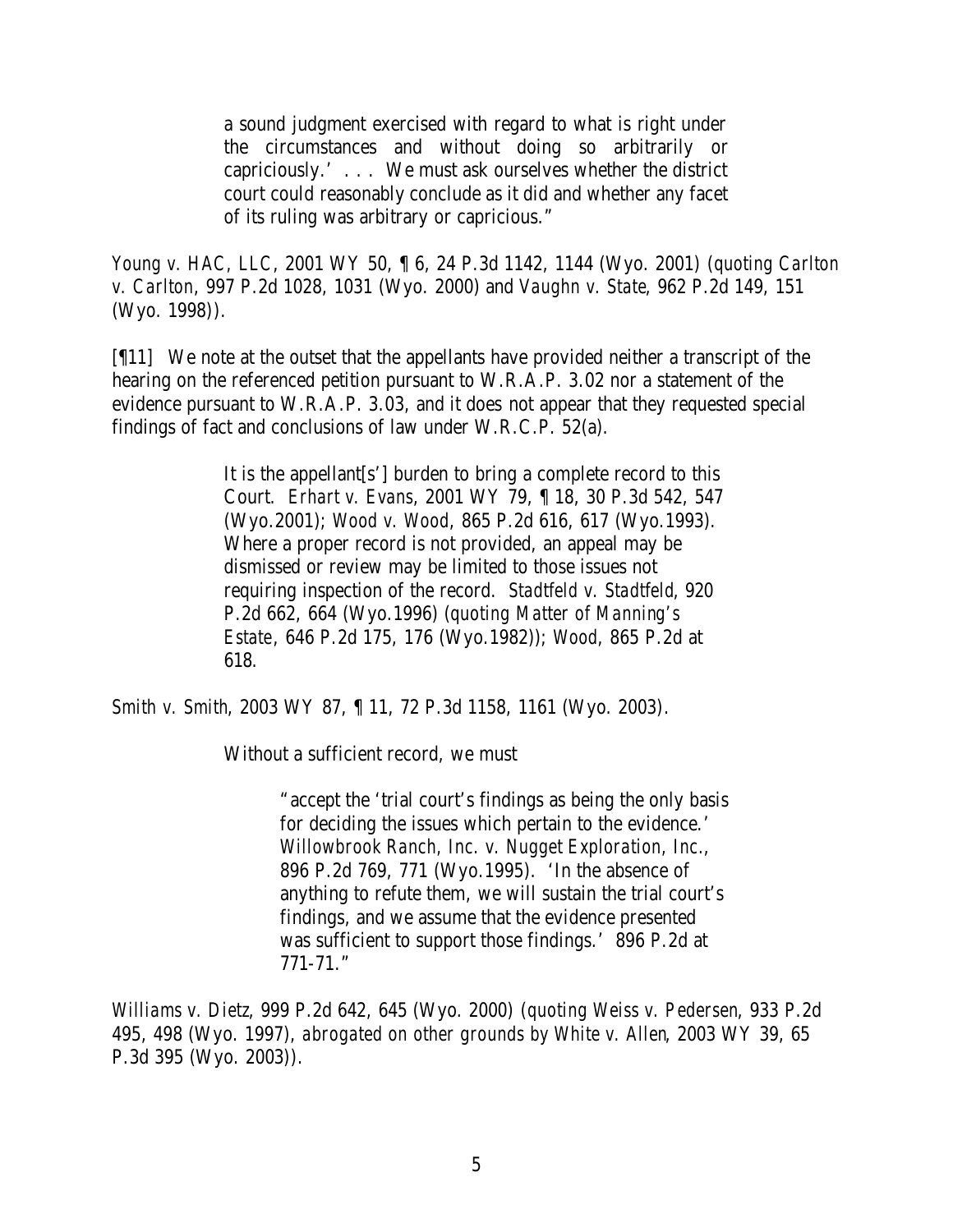[¶12] The appellants have not directed us to any evidence or pertinent legal authority that supports their argument regarding the subject property's claimed "intrinsic" value. They did not cite to the record in advancing this argument and did not provide us a record of the hearing on Allen's petition to sell the decedent's interest in the subject property. The bald assertions contained in the appellants' responsive pleading to Allen's petition and appellate brief are not sufficient. "This Court cannot rely on the allegations and averments contained within pleadings and briefs as being accurate statements of facts." *Small v. Convenience Plus Partners, Ltd.*, 6 P.3d 1254, 1255 (Wyo. 2000).

[¶13] The appellants' contention that the district court failed to consider that Allen was unable to locate some of the decedent's personal property is similarly deficient. We cannot evaluate whether the district court erred in failing to consider this issue without a proper record, and the appellants do not cite to the record or pertinent legal authority in advancing this argument. The appellants do cite some relevant information from the pleadings in another portion of their appellate brief. Allen stated in a pleading that she "has never been able to locate or account for" certain personal property that Straight had previously listed in an estate inventory. The appellants claimed in their responsive pleading to Allen's petition that with "due diligence" some of these assets could be located; they stated in their appellate brief merely that "if" some or all of these assets can be located, the assets "may well" produce sufficient funds to satisfy the estate's obligations. We reiterate that we cannot rely on allegations and averments contained in the pleadings or briefs as accurate statements of fact. Even so, this argument is literally speculative, and also speculative based on the state of the record before us.

[¶14] Without citing to any pertinent legal authority, the appellants assert that the district court failed to consider the \$25,000.00 it ordered a bonding company to pay the estate due to Straight's conduct while acting as the estate's personal representative. In that order, filed January 17, 2003, the district court found that Straight had "depleted the assets of this estate by disregarding her duties as personal representative" and caused the estate to incur \$26,580.86 in expenditures, interest, missing personal property, attorneys fees and costs, and personal representative fees and costs. We cannot evaluate the merits of this argument, or what, if any, consideration the district court gave it, without a proper record. We further note that the district court's order as to the bonding company was filed well after the December 17, 2002, hearing on Allen's petition, the district court's order pursuant to that hearing filed December 24, 2002, and the appellants' notice of appeal from that order filed December 30, 2002. Indeed, in the appellants' response to Allen's petition, they merely state that "[d]epending upon how much" is recovered from the bonding company, it "may not be necessary" to sell the decedent's interest in the subject property. It does not appear that the appellants ever requested that the district court reconsider its decision.<sup>4</sup>

 4 *See, for example, In re Potter's Estate*, 396 P.2d 438, 445 (Wyo. 1964).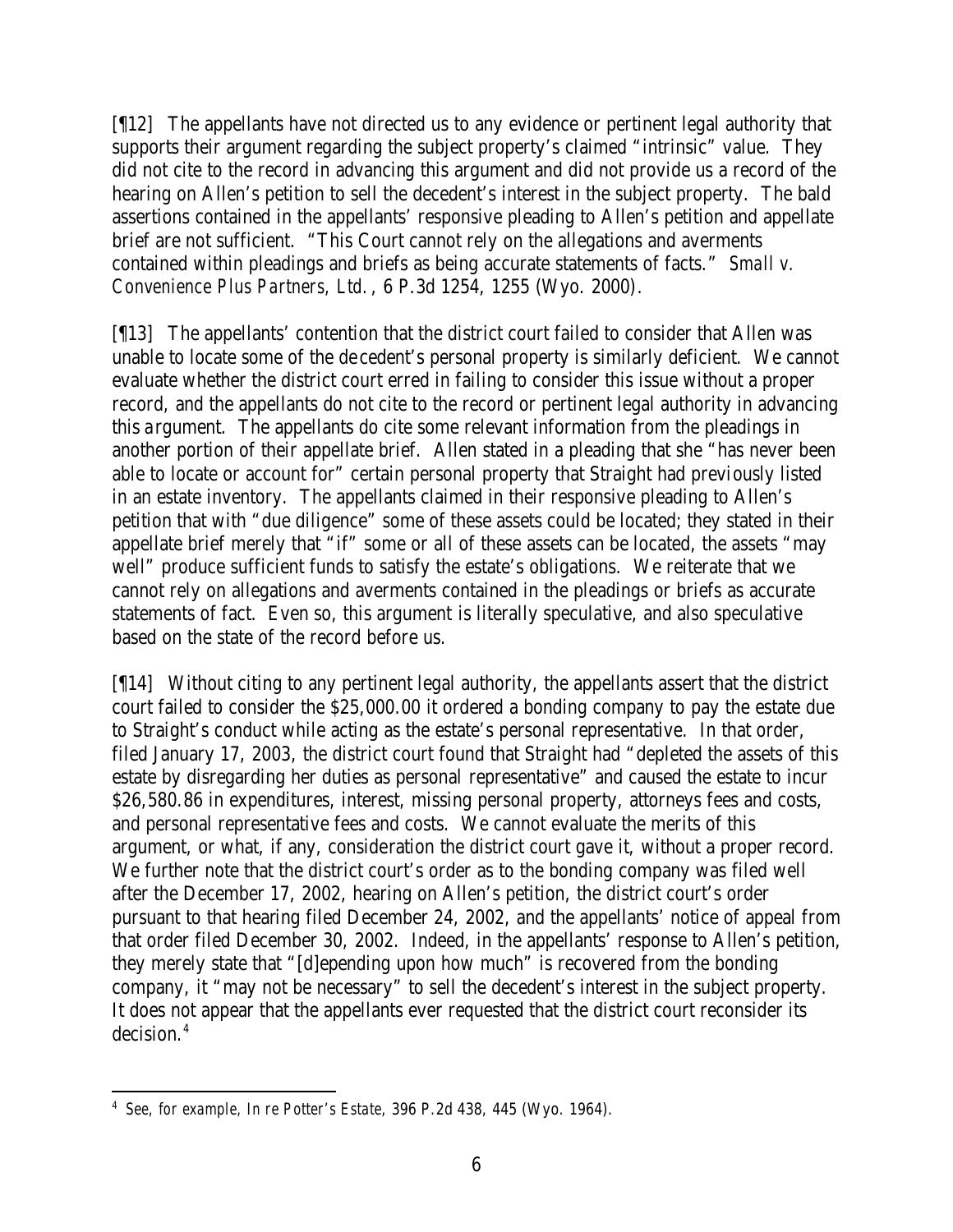[¶15] The appellants' contentions on this issue all pertain to the evidence. In the absence of a sufficient record, we accept the district court's findings as being the only basis for deciding the issues pertaining to the evidence. The district court's findings in the instant case included that the estate had at least \$21,786.00 in obligations payable by the estate in addition to accruing expenses and interest, and had \$3,503.49 in the estate bank account. The district court concluded that at that time, the estate needed funds to satisfy the referenced obligations and selling the decedent's interest in the subject property was in the "best interest" of the estate and its creditors. The appellants have not directed us to any facts appropriate for our consideration that refute the district court's findings. Accordingly, we sustain those findings and assume that the evidence presented was sufficient to support the findings. We conclude that the district court therefore did not abuse its discretion in authorizing Allen to sell the decedent's interest in the subject property based on the existing circumstances. The appellants have not cited any pertinent legal authority that would compel a contrary conclusion.

### **JURISDICTION**

[¶16] The appellants argue that the district court's Order Authorizing Sale of Real Property was "void ab initio" because the district court (sitting in probate) for Johnson County lacked "jurisdiction." In their responsive pleading to Allen's petition to sell the decedent's interest in the subject property, the appellants advanced the following argument for the first time in the district court:

> It appears from the death certificate of Edward Dale George that he was a resident of Sheridan County, Wyoming, at the time of his death; that his death occurred in *Sheridan County, Wyoming*; and that the real estate the Petitioner seeks to sell is located in Sheridan County, Wyoming, therefore this Court lacks jurisdiction in this matter.

(Emphasis in original.) On appeal, the appellants assert, apparently for the first time, that the district court for Johnson County "*was not the proper venue* and therefore lacked jurisdiction in this matter." (Emphasis added.) They contend that we should reverse the district court's order and remand with instructions to transfer the venue of this matter to the district court (sitting in probate) for Sheridan County.

[¶17] The district court concluded after the December 17, 2002, hearing that it had "jurisdiction in this matter." Subject matter jurisdiction is "'the power to hear and determine cases of the general class to which the proceedings in question belong.'" *Lacey v. Lacey*, 925 P.2d 237, 238 (Wyo. 1996) (*quoting Fuller v. State*, 568 P.2d 900, 903 (Wyo. 1977)). Wyo. Stat. Ann. § 2-2-101 (LexisNexis 2003) provides, in pertinent part: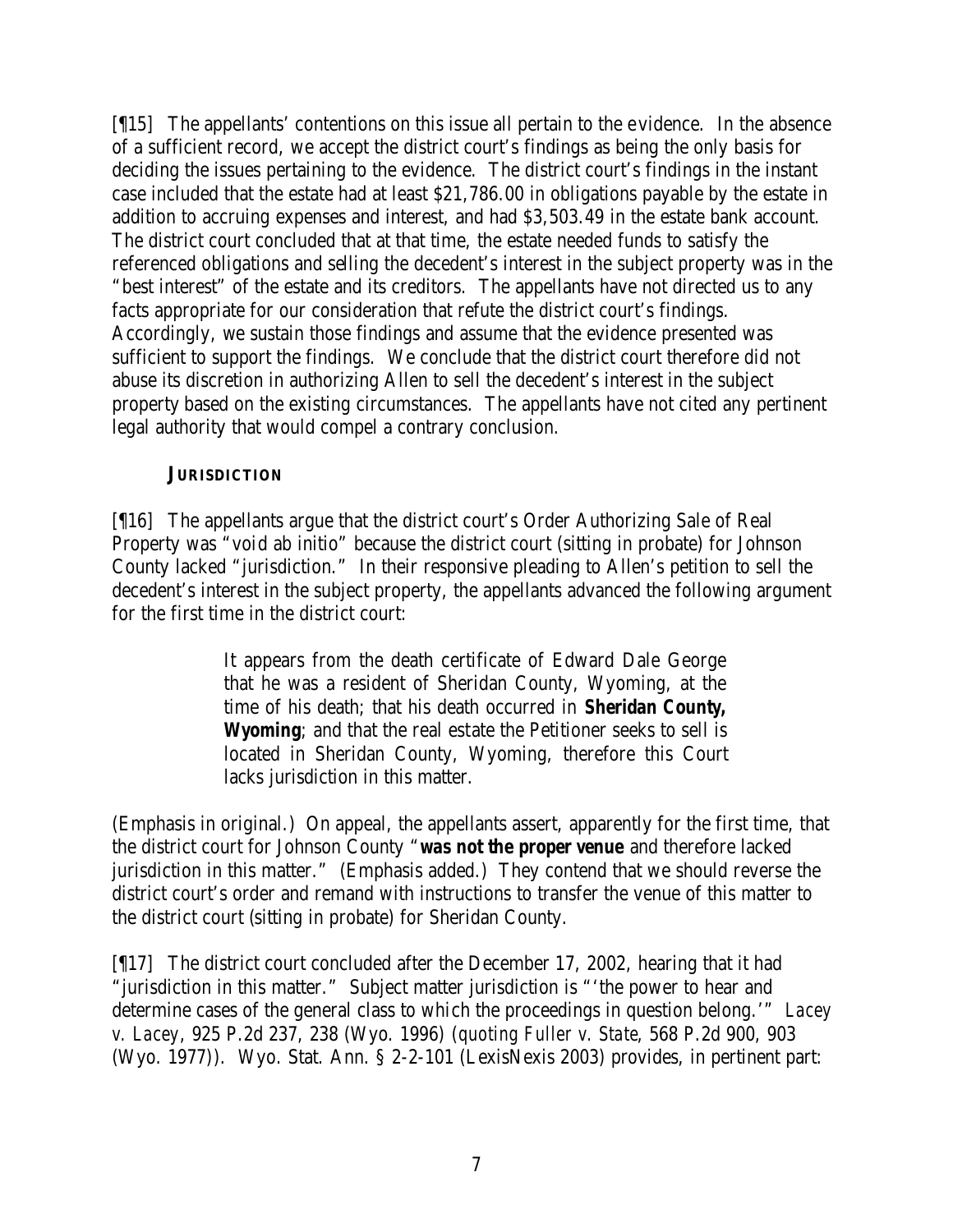The district courts of the state have exclusive original jurisdiction of all matters relating to the probate and contest of wills and testaments, the granting of letters testamentary and of administration, and the settlement and distribution of decedents' estates. The court granting the letters has exclusive jurisdiction of all matters touching the settlement and distribution of the estates for which letters have been granted. The jurisdiction over subject matter of the district court sitting in probate, sometimes referred to in this Title 2 as the "probate court", is coextensive with the jurisdiction over subject matter of the district court in any civil action.

Allen's petition to sell the decedent's interest in the subject property clearly touched upon the settlement of an estate for which the district court had previously granted letters of administration.<sup>5</sup>

[¶18] On appeal, the appellants argue that the district court lacked jurisdiction solely because "venue" was improper in the district court (sitting in probate) for Johnson County. This argument seems to confuse the concepts of jurisdiction and venue. Wyo. Stat. Ann. § 2-2-102 (LexisNexis 2003) provides, in pertinent part, as follows:

#### **Venue generally.**

(a) Wills shall be proved and letters testamentary or of administration granted:

> (i) In the county of which the decedent was a resident at the time of his death, regardless of where he may have died[.]

The following excerpt, although not specific to probate jurisdiction, generally illustrates the distinction between the two concepts:

> The district courts in this state are courts of general jurisdiction. *Murrell v. Stock Growers' National Bank of Cheyenne*, 74 F.2d 827, 831 (10<sup>th</sup> Cir.1934). See *Urbach v. Urbach*, 52 Wyo. 207, 73 P.2d 953 (1937). As such, they have inherent subject matter jurisdiction over any and all cases

<sup>&</sup>lt;sup>5</sup> Wyo. Stat. Ann. § 2-7-103 (LexisNexis 2003) states that the personal representative "shall take possession of all of the estate of the decedent, real and personal," and Wyo. Stat. Ann. § 2-7-402 (LexisNexis 2003) provides that all of the decedent's "property is subject to the possession of the personal representative and to the control of the court for the purposes of administration . . .."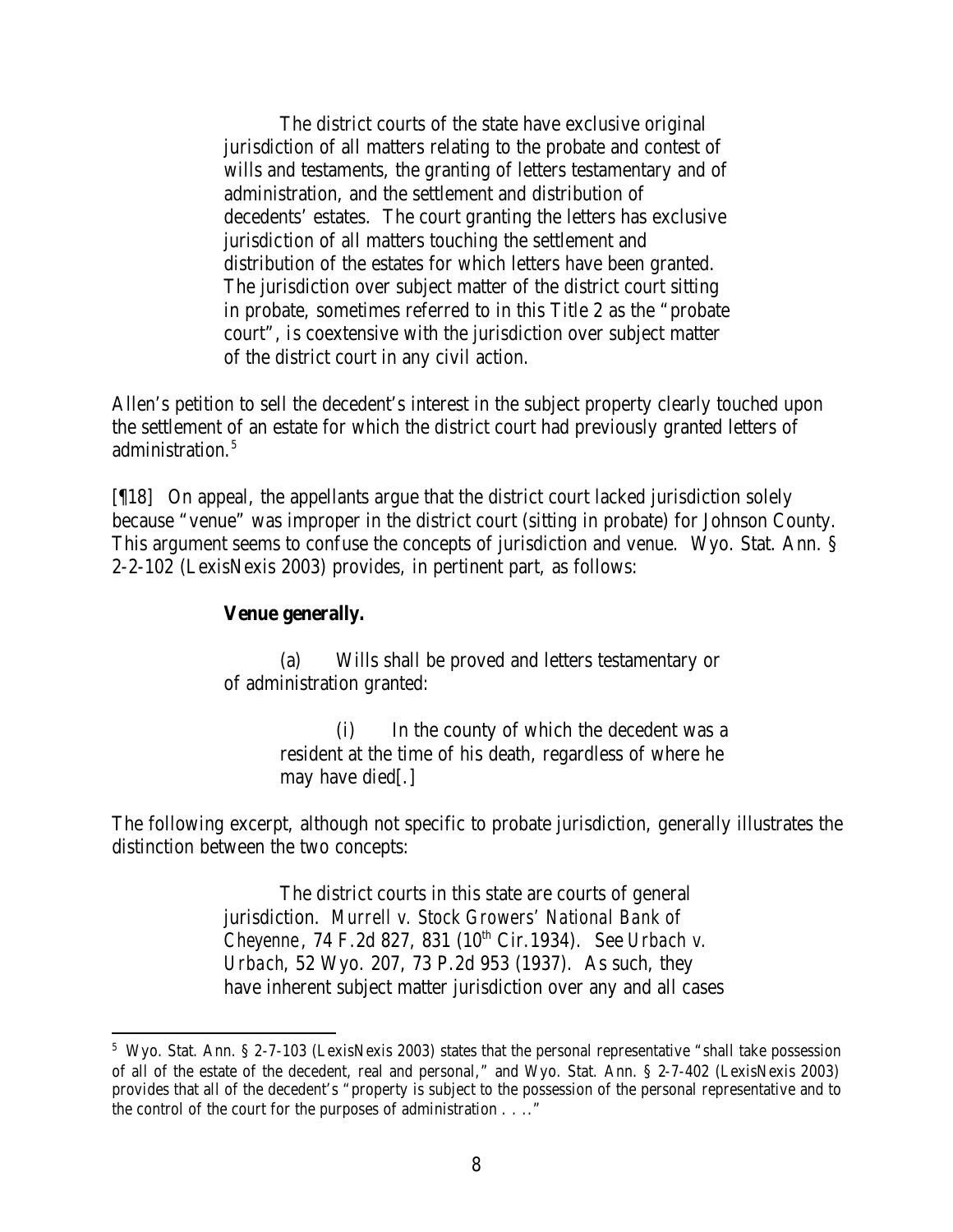in which jurisdiction is not specifically vested in some court of limited jurisdiction. Wyoming Constitution, Art. 5, § 10; *Murrell*, 74 F.2d at 831. . . . Once jurisdiction is acquired, the district court has the power to hear and determine the matter and to render a binding judgment. *McGuire v. McGuire*, 608 P.2d 1278 (Wyo.1980); *State v. District Court of Eighth Judicial District in and for Natrona County*, 33 Wyo. 281, 238 P. 545 (1925). We adopt the analysis found in *Sil-Flo Corporation v. Bowen*, 98 Ariz. 77, 402 P.2d 22 (1965), and recognize that the power to enter a binding judgment is equally present among all district courts in the state. In this context, venue is never a consideration. See *Myuskovich [v. State ex rel. Osborn*, 59 Wyo. 406], 14[1] P.2d [540] at 543 [(1943)]. It follows that the authority to enter summary judgment or any other order in favor of or against Hall properly is vested in any, or all, of the district courts in the state. That authority does not reside only in the court in which proper venue is found. In view of this widely vested authority, Hall's contention that the District Court of the Sixth Judicial District in and for Campbell County was without jurisdiction is without merit.

Since jurisdiction, with its inherent power to render judgment, is present despite any impropriety with respect to venue, it is unnecessary for us to consider whether the District Court of the Eighth Judicial District in and for Converse County properly followed § 27-12-601. Subject matter jurisdiction would be present whether it did or did not. It is proper, however to remind our district courts and counsel that the remedy with respect to questions of venue is a request to change venue to the proper court. Unless specifically mandated by statute, the absence of proper venue does not result in a dismissal, a reversal, or a new trial. See *Sil-Flo*, 402 P.2d at 27. Furthermore, we expect the aggrieved party to make a timely objection, or to request a change. Otherwise, venue will be deemed proper. Such a result is justified because venue normally is founded upon convenience to the parties to the litigation. It does not reach the judicial power.

*Matter of Larsen*, 770 P.2d 1089, 1092 (Wyo. 1989). *See also Hronek v. St. Joseph's Children's Home*, 866 P.2d 1305, 1309-10 (Wyo. 1994).